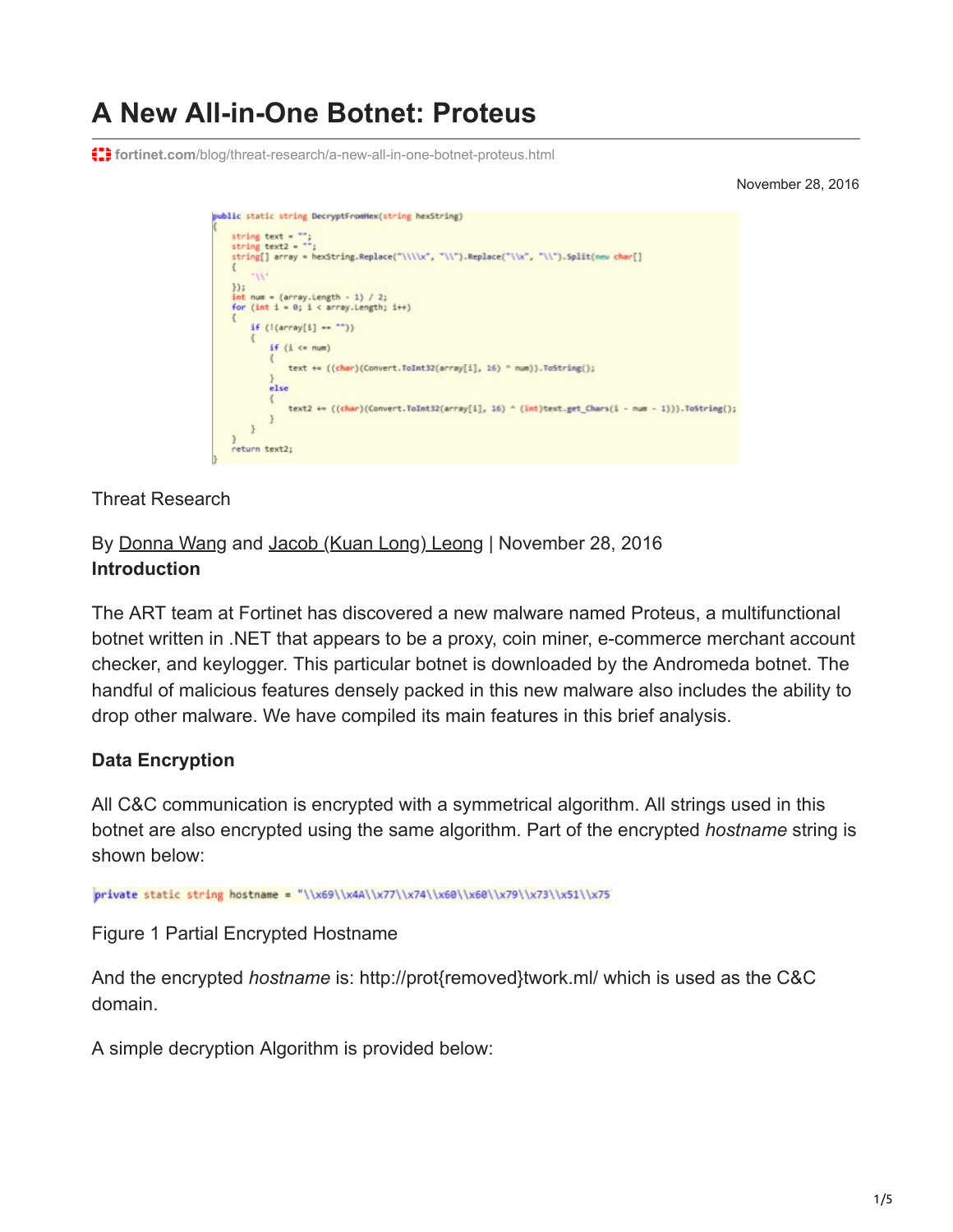

Figure 2 Decryption Algorithm

# **Preparation**

The sample arrives obfuscated, drops a copy of itself in the %AppData% folder as *chrome.exe*, and executes the copy. It then creates a hardcoded mutex to ensure there is only one instance of itself running.

private static string Mutex = "{EBC8D956-35C6-499D-B778-130A5DFA6195}";

Figure 3 Mutex Name

In order to register the botnet with the C&C server, it sends an initial registration message with several pieces of information regarding the infected machine. The packet for registering the bot takes the format as below:

```
{"m":"<Encrypted MachineName>", "o":"<Encrypted OperationSystem>", "v":"
<Encrypted BotVersion>"}
```
Http.RegisterBot(Program.Fingerprint, Program.MachineName, Program.OperatingSystem, Program.BotVersion);

Figure 4 Bot Registering Function

The fingerprint consists of the processor, BIOS and baseboard information of the infected machine, as shown below.

```
Fingerprint.fingerPrint = Fingerprint.FormatToGuid(Fingerprint.GetHash(string.Concat(new string[]
    "CPU >> "
    Fingerprint.cpuId(),
    "\nBIOS >>
    Fingerprint.biosId(),
    "\nBASE >>
    Fingerprint.baseId()
33333
```
Figure 5 Generating Fingerprint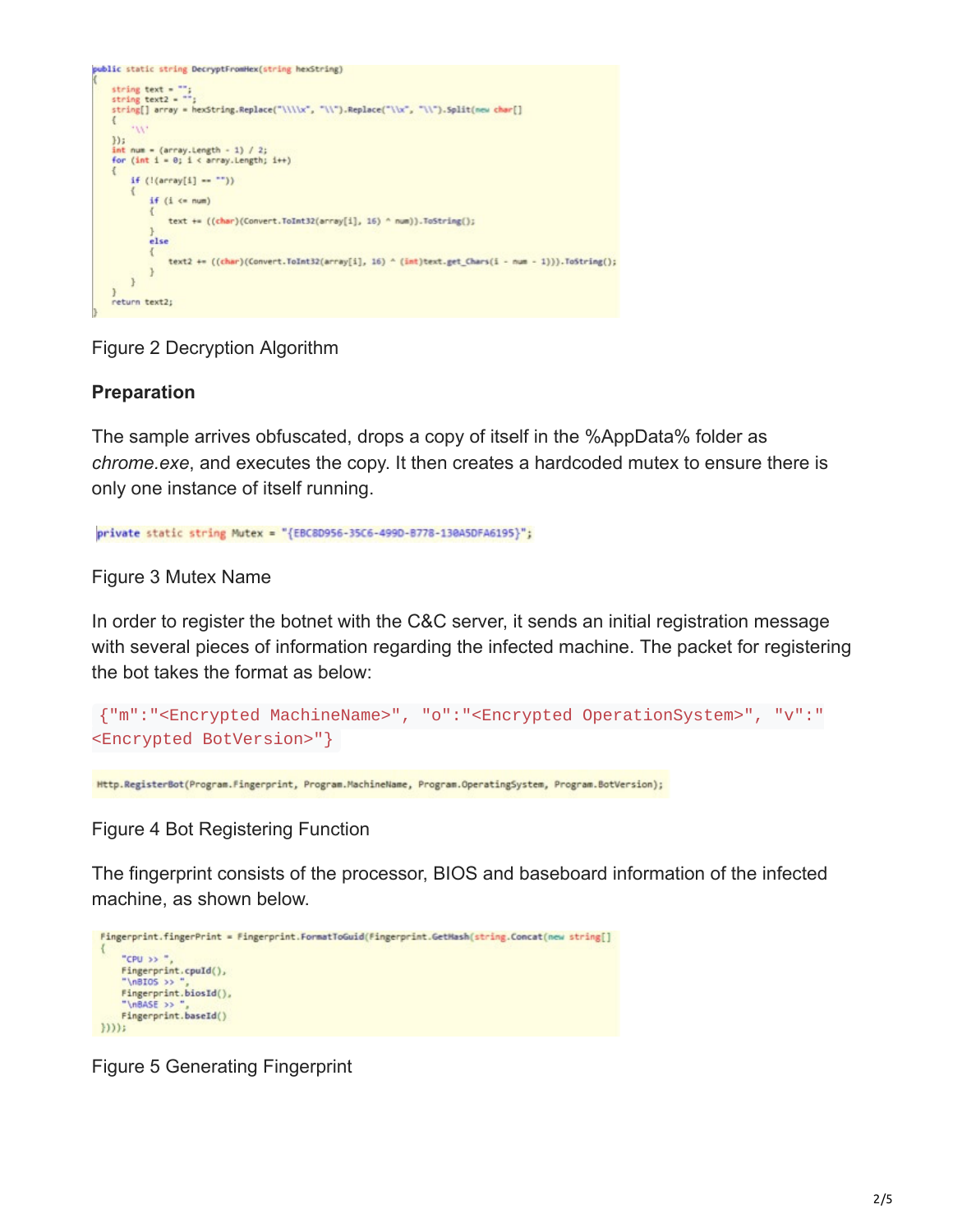The bot comes with a hardcoded default fingerprint, as shown below. However, it appears that the default fingerprint is always overwritten by the above-mentioned newly generated fingerprint, which is a unique identifier for the infected machine. The fingerprint is included in the HTTP header in the *authorization* field.

public static string Fingerprint = "{2D592824-48DE-49F8-8F96-A4083904C794}";

Figure 6 Default Fingerprint

MachineName is retrieved by calling the Win32 API GetComputerName, OperatingSystem is the OS architecture x64 or x86. The BotVersion is obtained from the assembly version that the code is executing in:

XOR.EncryptToHex(botVersion)) + "}"; botVersion "2.0.0"

Figure 7 Bot version

The C&C server responses with an encrypted string that reads "successful." Then the bot plays ping pong with the server to make sure it's live in order to carry out the rest of its malicious actions.



Figure 8 Ping Pong

#### **Features & Tasks**

Proteus creates six threads for different tasks, as follows:

| Task              | <b>Description</b>                                        |
|-------------------|-----------------------------------------------------------|
| <b>SocksTask</b>  | creates a socket and sets up port forwarding              |
| <b>MiningTask</b> | appears to use SHA256 miner for mining digital currency * |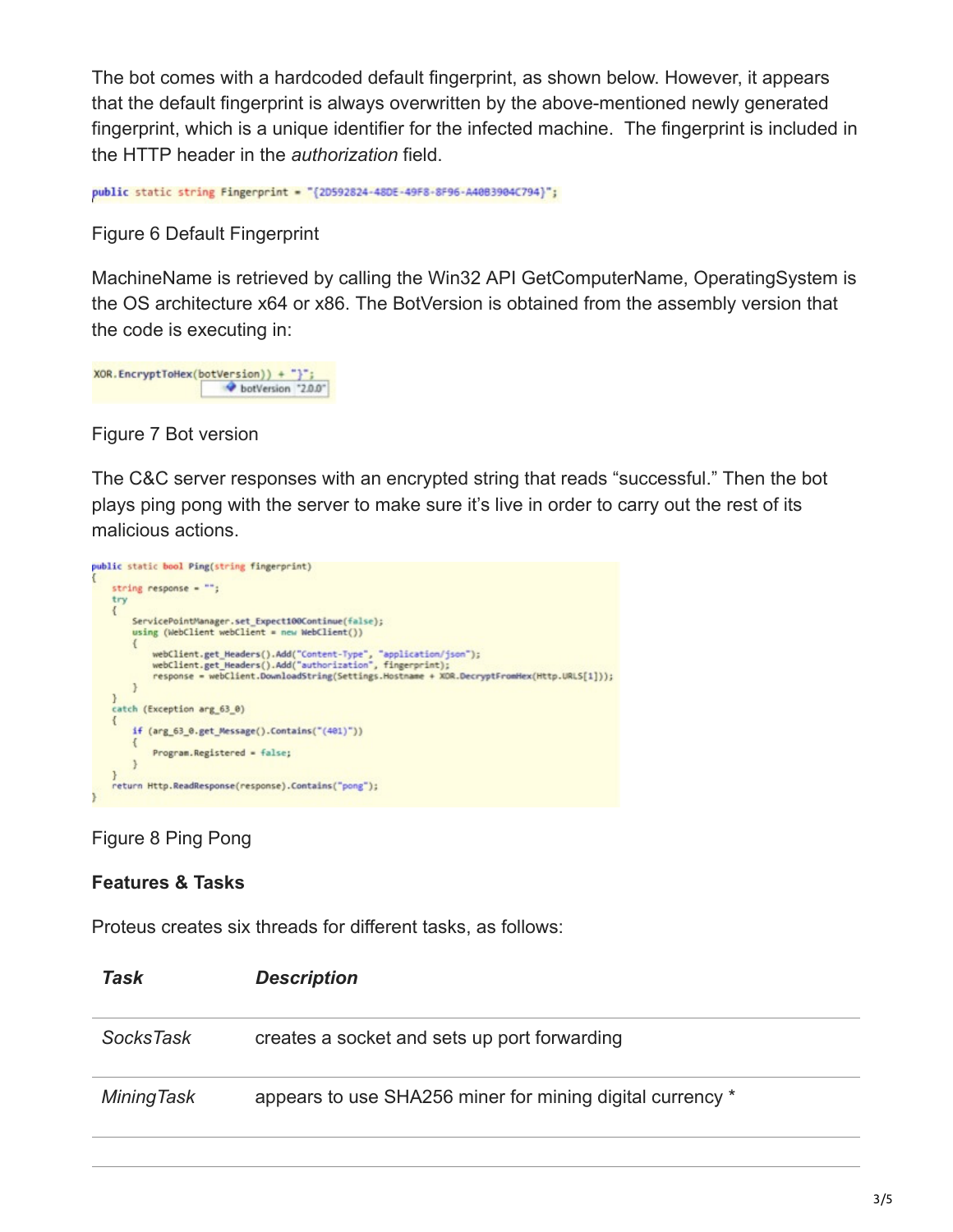| <b>EMiningTask</b>  | appears to use CPUMiner and ZCashMiner for mining digital currency *        |
|---------------------|-----------------------------------------------------------------------------|
| <b>CheckerTask</b>  | validates given accounts                                                    |
| <b>CommandsTask</b> | kills current process or downloads and executes an executable on<br>request |
| LoggerTask          | sets up keylogger                                                           |

Table 1 Tasks and Descriptions

\* *The bot verifies with the server during runtime to determine which miner to use for mining digital currency such as Bitcoin.*

MiningTask.mining = Http.CheckModule(Program.Fingerprint, EModuleType.SHA256Miner);

Figure 9 Check Module for MiningTask

bool flag = Http.CheckModule(Program.Fingerprint, EModuleType.CPUMiner); bool flag2 = Http.CheckModule(Program.Fingerprint, EModuleType.ZCashMiner);

Figure 10 Check Modules for EMiningTask

For *SocksTask*, *MiningTask*, *EMiningTask* and *LoggerTask*, the bot first sends a CheckModule message by providing its program fingerprint and corresponding module name to the C&C server. The server then sends a command back to the bot, indicating whether or not the bot should proceed with the requested task.

For *CheckerTask*, the bot first requests an account from the C&C server. If the server replies with an account to the bot, the bot will proceed to check the given account on some wellknown e-commerce websites including eBay, Amazon, and Netflix. Some of the websites are on German (.de) domains. Similarly, for *CommandsTask*, the bot first requests a command from the server and then executes the command if it is valid.

# **Conclusion**

The Proteus botnet has a combination of features including coin miner, proxy server, keylogger, and many more. It is also capable of downloading and executing a file. All of this in one botnet may be even more harmful than one might first think, as it could download anything and execute it in the infected host. Our team will continue to monitor this botnet family and provide more information as it comes to light.

# *Sample Information*

MD5: 49fd4020bf4d7bd23956ea892e6860e9